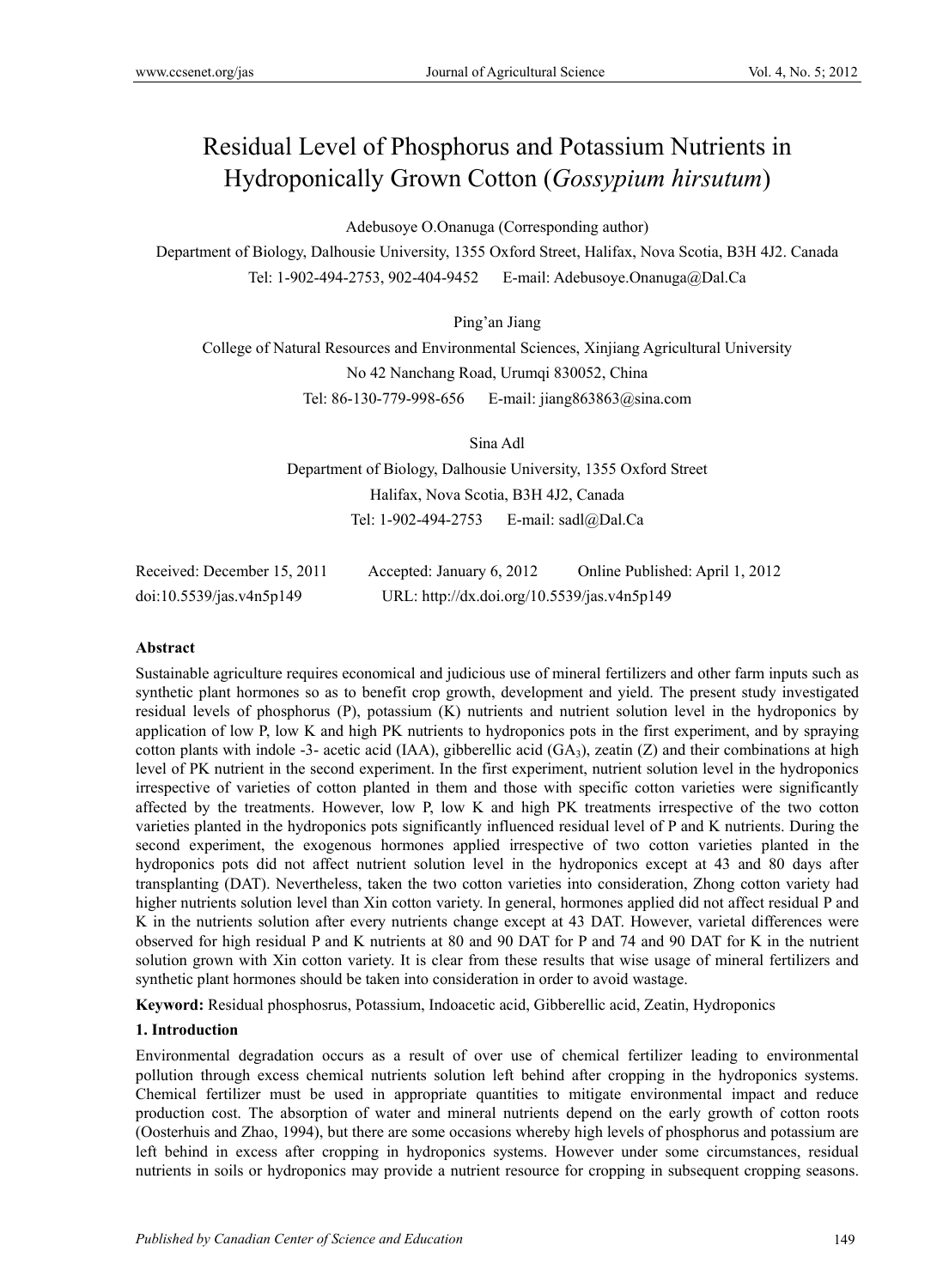Previous studies have indicated that residual P-nutrient had a greater effect on foliar, forest floor and soil nutrient content than K-residual level (Crous, et al., 2008).

Furthermore, Benbi and Biswas, (1999) reported that residual levels of P in the soil depends on rate and the total amount of P added and its removal by the crops. Obigbesan and Akinrinde, (2000) confirmed the beneficial effect of residual P (rock phosphate source) on millet height and biomass planted in strongly acidic soils. Akinrinde et al., (2003) stated that residual P (single super phosphate fertilizer source) had favourable effect of releasing unused P to the crop during the subsequent planting.

Plant growth, development and yield depend on adequate water and nutrients (nutrient solution) supply to the crop, especially during the seedling and reproductive stages. An investigation made by Kozlowski, (1972) and Stevenson, (1982) reported that water and plant nutrients are the most important variables for producing profitable yield. Plant hormones can also be used to stimulate water and nutrient use efficiency. Duli Zhao and Derrick Oosterhuis, (1997) concluded that PGR IV (combination of Gibberellic acid and auxin) has the ability to partially remove detrimental effect of water stress on biomass accumulation and photosynthesis in order to improve the growth and nutrients absorption of cotton. The present study investigated the residual level of phosphorus and potassium after growing of two cotton varieties in a hydroponics system. The main objectives of this research effort were: to investigate the residual level of P and K nutrient in a hydroponic solution used for the cultivation of cotton. In addition, the effect of exogenous hormones application on residual level of P and K nutrients cultivated with cotton grown in hydroponic nutrient solution was examined. Differences between the residual levels of P and K related to hormone and no hormone treatment were evaluated.

# **2. Materials and Methods**

#### *2.1 Experiment 1*

The two Chinese cotton varieties (Zhong and Xin cotton) were cultivated in quartz sand. The cotton seedlings were transplanted into a 6 L pot at seven days of planting containing a hydroponic nutrient solution. These specifications were followed: The day time temperature was kept at  $20 - 35^{\circ}\text{C}$ , this temperature range was achieved by covering the greenhouse with black blanket to conserve heat. The surrounding sunlight was maintained above 12 hours using the electrical lighting, there was a constant supply of oxygen to the cotton roots provided through aeration pumps. The nutrients solutions used were based on a standardized Hoagland solution modified with the required micro-anion nutrients. The treatments levels were 5.0 x  $10^{-5}$  M for low P,  $10^{-3}$  M for low K,  $10^{-3}$  and 6 x  $10^{-3}$ M for high PK. (Table 1) at pH 6.5 with the two varieties of cotton grown in the hydroponics. The nutrient solution level in the hydroponics containers was measured with graduated ruler at 21, 46, 57 and 72 days after transplanting. Phosphorus and potassium contents in the solution in each pot were measured using standard laboratory techniques developed by Olsen and Sommer, (1982) for phosphorus and Richards, (1954) for potassium. The three treatments (low P, low K and High PK) were replicated fifteen times in each of the two cotton varieties grown in the pots resulting to 90 experimental pots (3 x 15 x 2). At day 83, 91, 104, 120 and 148 after transplanting, three pots were randomly selected for each of the two cotton varieties from each treatment replicated three times 3 x 3 x 2 resulting to 18 experimental pots to measure nutrient solution level in the hydroponics pots using graduated ruler and P and K in the hydroponics using Olsen and Sommer, (1982) for phosphorus and Richards, (1954) for potassium at each time interval.

#### *2.2 Experiment 2*

The exogenous hormones concentration were applied twice at day 36 and 67 after transplanting by spraying on the cotton leaves at single rate of 0, 50, 40 and 50  $\mu$  g L<sup>-1</sup> for control, indole -3- acetic acid (IAA), gibberellic acid (GA<sub>3</sub>) and zeatin (Z), respectively and in combined rates of 50IAA x 40GA x 50Z, 100IAA x 40GA x 50Z, 50IAA x 80GA x 50Z, 50IAA x 40GA x 100Z and 100IAA x 80GA x 100Z. Hormones used in this experiment especially zeatin needed in small quantity which influenced plant growth and development. At day 43 and 74 after transplanting, nutrient solution level in the hydroponics pots was measured with graduated ruler, phosphorus and potassium contents were measured in the hydroponics using method described in experiment 1. The eight hormone treatments and control were replicated six times for each of the two cotton varieties  $(9 \times 6 \times 2)$ resulting to 108 experimental hydroponics pots. At day 80 and 90 after transplanting, randomly selection of nine hormones treated pots including control were replicated three times grown with two cotton varieties, resulting to a total number of 54 pots (9 x 3 x 2) in each period of parameters measurement..The hydroponics nutrient solution was supplied with the high PK nutrients level of  $10^{-3}$  M and 6 x  $10^{-3}$  M (Table 1) at pH 6.5 and all other cultivation and growth conditions were maintained as in Experiment 1.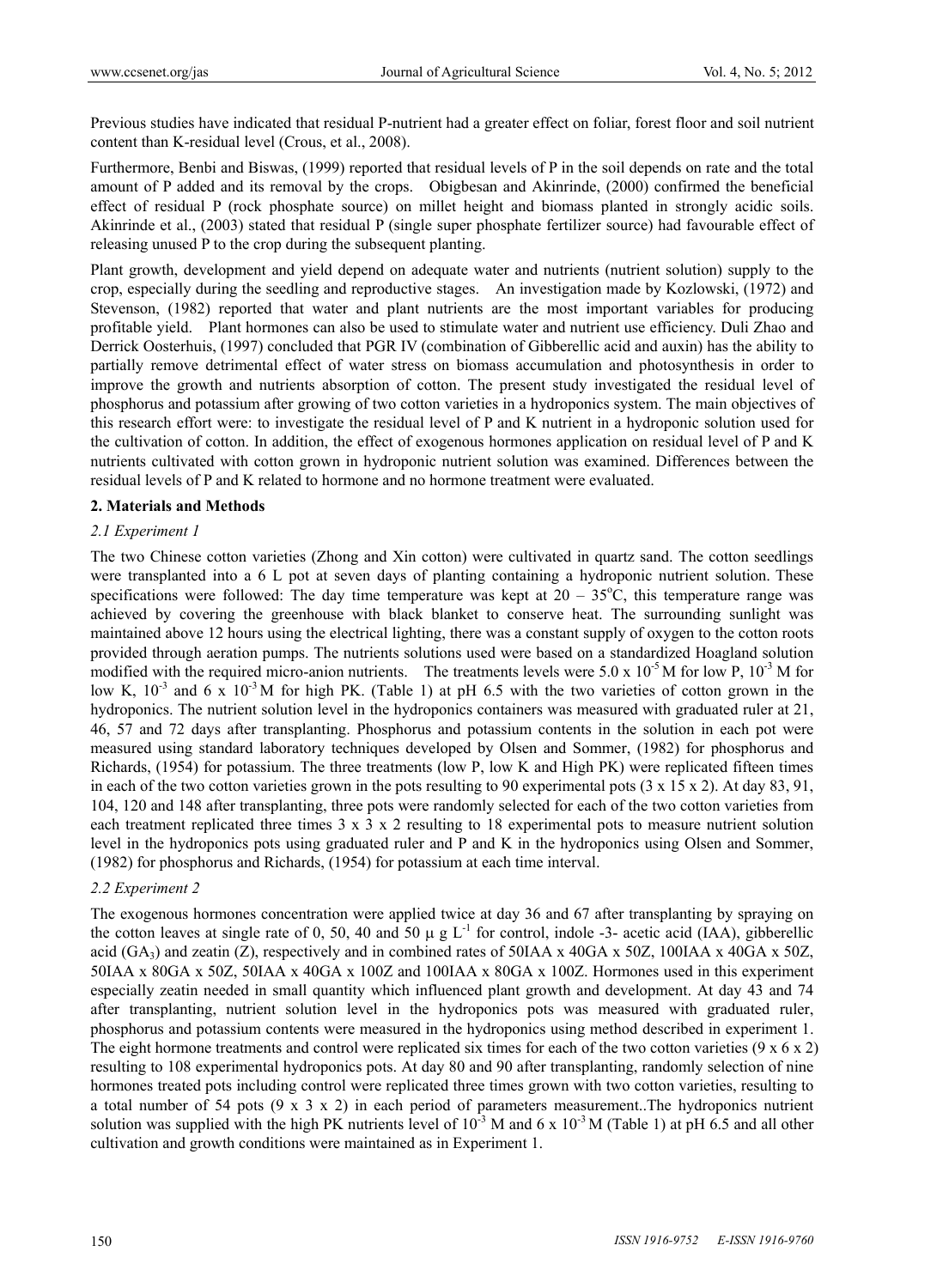# *2.3 Data Analysis*

The data generated were subjected to analysis of variance (ANOVA) using general linear model (GLM) with SPSS software. Least significant differences using Duncan's multiple range test (DMRT) for separation of treatment irrespective of the two varieties and variety means was applied to the data. Pearson's correlation statistical analysis was used to compare nutrient solution level and P and K nutrients content in the hydroponics system for both experiments.

# **3. Results**

*3.1 Nutrient solution level and residual level of P and K contents in a hydroponic system used for cultivating two cotton varieties treated with Low P, Low K and High PK* 

Nutrient solution level of hydroponically grown cotton plants is shown in Table 2. The nutrient solution level in the hydroponics pot treated with low P was consistently higher than low K and high PK treatments from 21 to 148 DAT. The plants grown in the low K and high PK treatments were the same level at 21, 46, 57, 83 and 148 DAT while the high PK treatment had lower nutrient solution level than the low P and low K treatments at 72, 91,104 and 120 DAT.

It is clear from Table 3 that there was no significant difference in residual P content in the nutrient solutions from the low P, low K and high PK treatments at 21 DAT. However, the low K treatment had a higher residual P content than the low P and high PK treatments with concentrations of 14.67, 14.53, 16.40, 11.72, 12.15, 12.97, 11.21 and 15.48 mg pot<sup>-1</sup> at 46, 57, 72, 83, 91, 104, 120 and 148 DAT, respectively. In contrast, the low P treatment had the lowest residual P content with concentrations of 0.863, 1.49, 0.396, 0.449, 0.765, 0.563, 0.705 and  $0.458$  mg pot<sup>-1</sup> at 46, 57, 72, 83, 91, 104, 120 and 148 DAT, respectively. Low P and high PK treatments were not significantly different at 46 DAT.

Table 4 shows that low P treatment produced the highest residual K content  $(291.52mg)$  pot<sup>-1</sup>) than either the high PK treatment (261.77mg pot<sup>-1</sup>) or the low K treatment (37.37 mg pot<sup>-1</sup>) in the hydroponics nutrient solution at 21 DAT. In contrast, the high PK treatment had the highest concentrations of residual K than the other two treatments with values of 283.91, 249.82, 304.38, 313.88, 323.99, 338.81, 339.22 and 302.50 mg pot<sup>-1</sup> from 46 to 148 DAT, respectively. The low K treatment responded with lower concentrations of residual K with values of 29.49, 38.27, 32.46, 35.39, 39.68, 40.11, 45.61 and 47.49 mg pot-1 from 46 to 148 DAT.

3.1.1 Differences between the two cotton varieties in relation to nutrient solution level and P and K residual levels in the hydroponics

Figure 1 shows the two varieties exhibiting irregular downward movement from highest level to lowest level of nutrients solution from 21 to 120 DAT with upward movement beyond 120 DAT. Xin Cotton variety proved superior to Zhong cotton variety by having higher level except at 83 and 120 DAT which showed no significant difference between the two varieties.

Figure 2 reveals that there was a steady increase in P concentration in the nutrient solution in the early growth stage, with small or decreased concentrations during the reproduction stage. Xin cotton and Zhong cotton varieties displayed no differences in residual phosphorus content in the hydroponics nutrient solution treatments.

Figure 3 shows a gradual two times decrease of K content (from 198.94 to 194.95 mg pot<sup>-1</sup>) from 21 to 46 DAT (early growth stage) and a sharp decrease beyond 46 to 57 DAT in K content of 194.95 to 167.32 mg pot<sup>-1</sup> in the hydroponics nutrient solution, a gradual increase as from 57 to 120 DAT, then a decrease thereafter. The two cotton varieties were not significantly different from each other in regards to residual K content in the hydroponics nutrient solution.

# *3.2 Effect of hormone treatments on nutrient solution level and residual level of P and K in the hydroponically grown cotton*

The effects of hormone treatments on nutrient solution level at the high rates of P and K nutrients with hydroponically grown cotton are presented in Table 5. There was no significant difference between treated hydroponic pots and untreated hydroponic pots at 74 and 90 DAT. It is noteworthy that at 43 DAT the IAA x  $GA_3$ x Z treatment had significantly lower nutrient solution level than all other treatments, including the control pot. However, at 80 DAT, IAA x GA<sub>3</sub> x Z, 2IAA x GA<sub>3</sub> x Z and IAA x 2GA<sub>3</sub> x Z treatments had significantly greater levels of nutrient solution than the other treatments.

Table 6 shows that untreated hydroponic pot  $(1.35 \text{ mg pot}^1)$  gave significantly higher residual phosphorus concentrations than treated pots, but there were no differences between untreated hydroponic pot and those of single hormone treated pots (IAA,  $GA_3$ , Z) or combined hormone treated pots (2IAA x  $GA_3$  x Z, IAA x  $2GA_3$ x Z,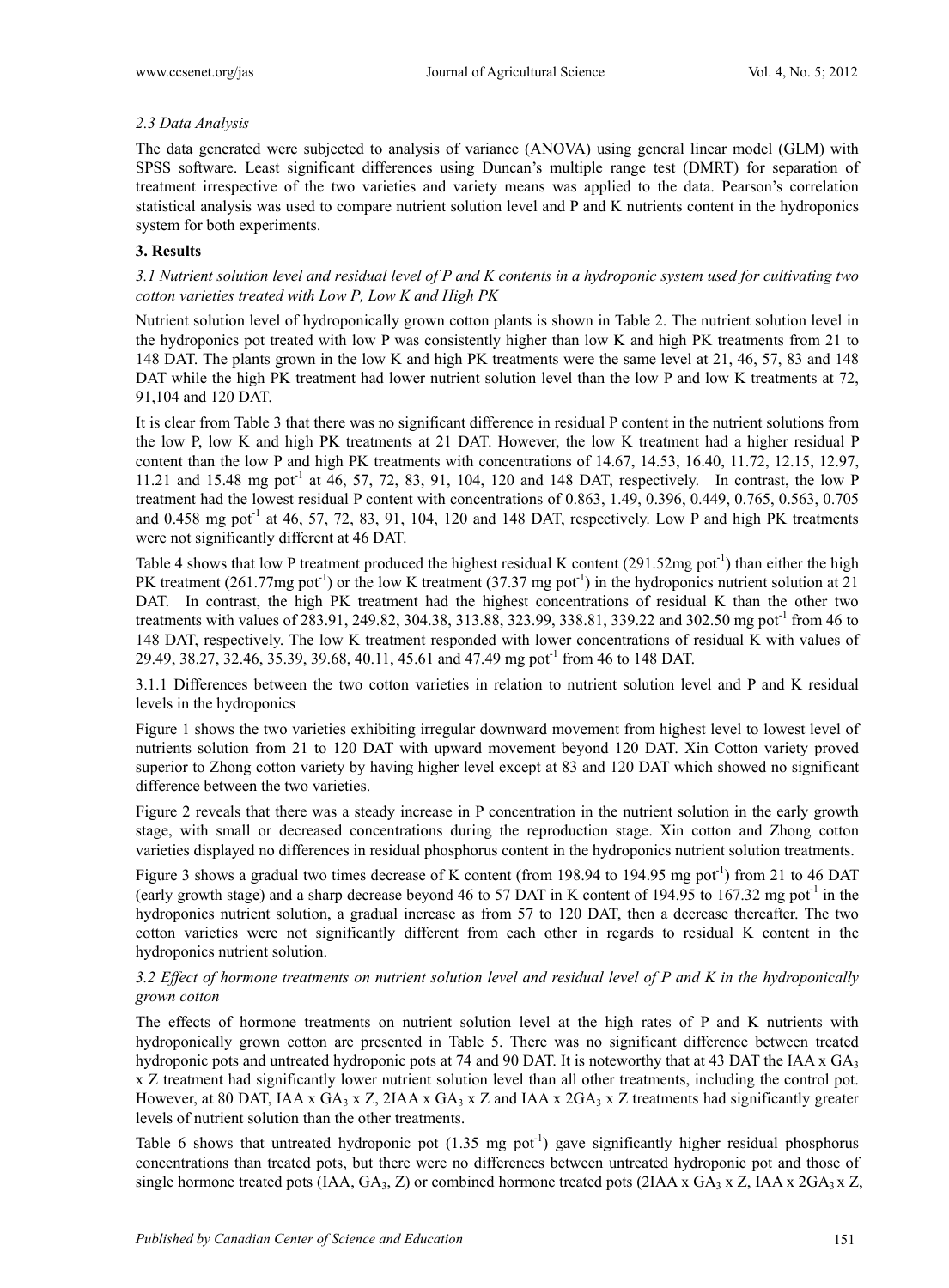IAA x  $GA_3$  x 2Z and 2IAA x 2GA<sub>3</sub> x 2Z). The IAA x  $GA_3$  x Z treated pot (1.11 mg pot<sup>-1</sup>) gave the lowest residual P concentration at 43 DAT. Conversely, from 74 to 90 DAT, treated pots and untreated pots were not significantly different in residual phosphorus content

It is clearly seen from Table 7 that IAA x  $GA_3$  x Z treated pots had significantly higher residual K-content than all other treatments at 43 DAT. Nevertheless, from 74 to 90 DAT, there were no significant differences between any of the treatments.

3.2.1 Differences between the two cotton varieties in relation to nutrient solution level and residual level of P and K in the hydroponics treated to different hormones

A decrease in nutrient solutions level was observed from 43 to 74 DAT, with a sharp increase from 74 to 80 DAT and another decrease from 80 to 90 DAT. The Zhong cotton variety was superior to Xin cotton variety in nutrient solution level in the hydroponics throughout the experimental period (Fig 4).

Figure 5 shows that P remaining in the nutrients solution decreased from 43 to 74 DAT, with a sharp increase from 74 to 80 DAT and a decrease thereafter. Xin and Zhong cotton varieties were not significantly different at 43 and 74 DAT as regards residual P content in the hydroponics nutrient solution. However, from 80 to 90 DAT, Xin cotton plants grown in hydroponics nutrients solution had higher residual P content than Zhong cotton.

Figure 6 reveals that there was a gradual increase in residual K content from 43 to 74 DAT, a decrease at 80 DAT and a sharp increase at 90 DAT. There were no significant differences for the two varieties at 43 and 80 DAT in relation to residual K content. However, there were drastic changes for the two varieties at 74 and 90 DAT in the hydroponics nutrient solution; Xin cotton variety that was planted in the nutrient solution had more residual K content than Zhong cotton variety.

# *3.3 Correlation co-efficient relating low P, low K and high PK treated plants at 148 DAT to hormones treated plants at high level of PK at 90 DAT*

The correlation co-efficients relating the first and second experiments are given in Table 8. The correlation between first and second experiment in relation to nutrient solution level in the hydroponics and P and K residual levels after every nutrients change were not statistically significant ( $r = -0.981, 0.951, 0.973$ ).

## **4. Discussion**

# *4.1 Nutrient solution level and residual levels of Phosphorus and Potassium of hydroponically grown cotton varieties*

The results of the study illustrate the effectiveness of cotton plants to utilize the nutrient solutions (such as phosphorus and potassium nutrients) in the hydroponics system during growth and development stages of these varieties (Kozlowski, 1972; Stevenson, 1982). Xin cotton variety had greater level of nutrient solution in the hydroponics than the Zhong cotton variety. This implies that Zhong cotton variety absorbed more nutrients than Xin cotton plants. The acquisition of P by cotton plants was noticed at the reproductive stage while K absorption was noticed at early growth stage. The residual levels of P and K at every sampling period showed that the low K treated plants gave higher residual P concentrations while low P treated pot gave the least. On the other hand, residual K content in the high PK treated pots had the higher residual K while low K treated pot had the lowest. This suggests that an increase in nutrient levels where they are not limiting can lead to wasted fertilizer in remaining in solution (Hallmark and Barber, 1984). Asher and Ozanne (1967) noticed that an increase in K in the nutrient solution increased the K content and yield of both the shoots and roots of several pasture crop species. Furthermore, frequent addition of nutrients to the soil or in hydroponic systems can result in high residual level of nutrients in solution. This may provide ample available nutrients or its level may be toxic to the crops. Conversely, phosphorus decrease in the nutrients solution at the reproduction stage implies that high content of P is required at this period (Hallmark and Barber, 1984, José et al 2002), although both cotton varieties planted in hydroponics were not significantly different in residual levels of phosphorus and potassium.

# *4.2 Nutrient solution level and residual level of phosphorus and potassium of hydroponically grown cotton varieties treated to different hormones*

Hormone treated pots were significantly affected by the nutrient solution level in the hydroponics system. It became obvious at 43 DAT that hormone treated pots with IAA x  $GA_3$  x Z had lower level of the nutrient solution. This implies that cotton plants were utilizing nutrients more efficiently through the influence of the added hormones (José et al 2002). However, results obtained at 80 days after transplanting showed an opposite trend in all hydroponic pots treated with hormones and untreated pot except for the IAA x  $GA_3 \times Z$ , 2IAA  $\times GA_3$ x Z and IAA x  $2GA_3$  x Z treatments. This could be due to higher level of hormone concentrations added at day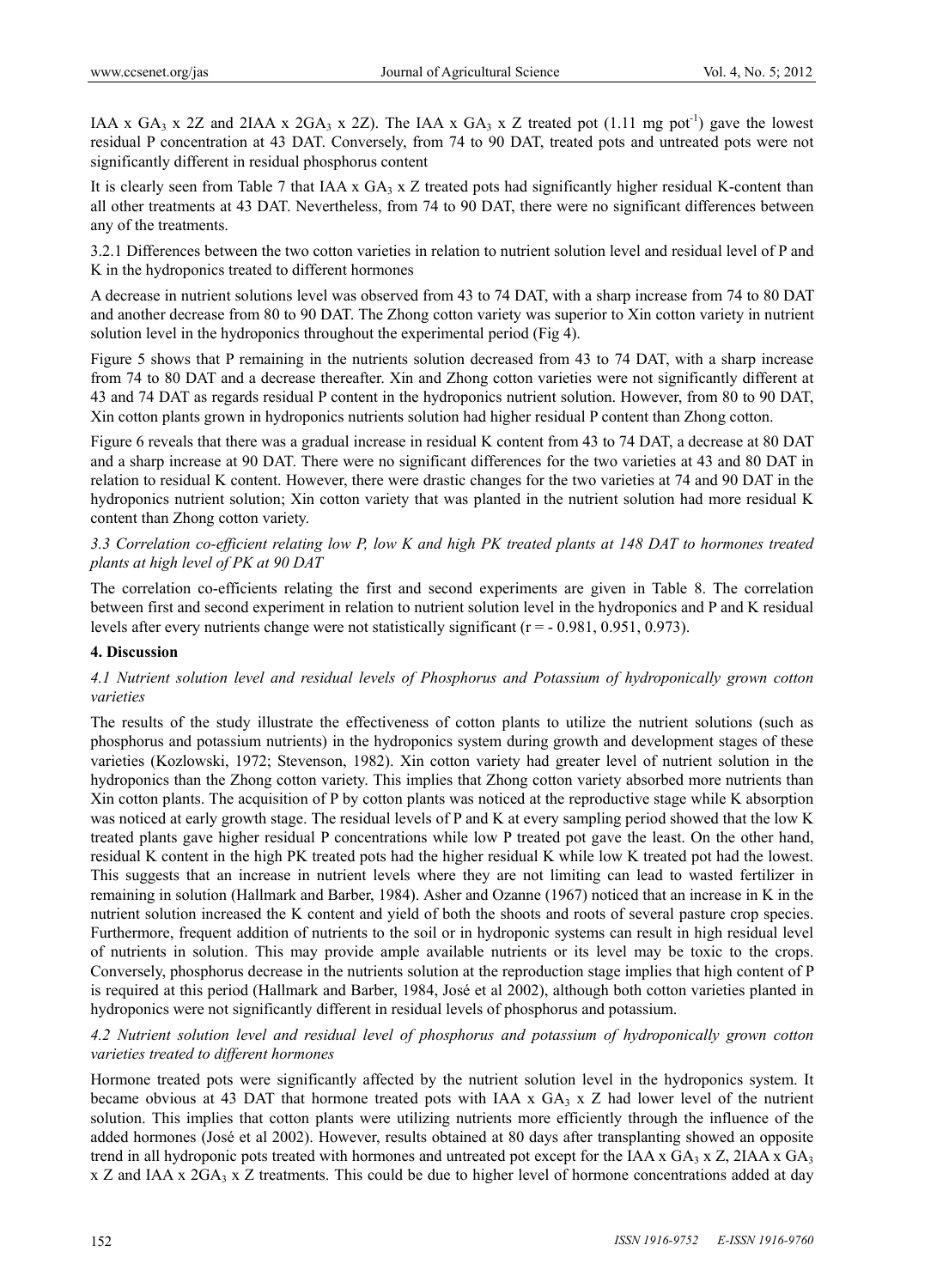67 after transplanting which altered cotton growth and development. Different genetic constitutions of the two varieties suggest better performance of Zhong cotton variety over Xin cotton variety (Jiang, et al., 2008).

Exogenous application of hormones did not affect P and K mineral nutrients in the hydroponics nutrient solution, it might also be due to higher level of hormones application at 67 DAT, as a result of this, treated pots and untreated pots statistically appeared the same except at 43 DAT, where combined use of IAA  $x$  GA<sub>3</sub>  $x$  Z gave significantly lower P content in the nutrients solution. This treatment was not significantly different to other treatments except for the control treatments. The low P content in the hydroponics nutrient solution could be due to effective P acquisition by plants.

There was a decrease in P level from 43 to 74 DAT and sharp rise at 80 DAT, finally decrease at 90 DAT (Fig 4). This signifies that hormones alter cotton plant growth whereby high P content is needed during seedling up to reproductive stage (José, et al., 2002). Xin cotton performed better than Zhong cotton in nutrients absorption capacity at 80 and 90 DAT due to their genetic variations (Jiang, et al., 2008). On the contrary, the pot treated with IAA x  $GA_3$  x Z had significantly higher residual K-content in the nutrients solution at 43 days after transplanting. This implies that this treatment influenced K-content to remain in the solution at 43 DAT whereas other treatments including untreated plants caused effective K utilization by the cotton plants. The IAA x  $GA_3$  x Z exogenous hormone treatment plays two conflicting roles. It helps in P-utilization on one hand and on the other hand, high K-content was left unused in the nutrients solution. This result could also be attributed to the higher concentration of K in the hydroponics nutrient solution (Table 1). Furthermore, hormone treatments did not influence residual P and K from 74 to 90 days after transplanting could be due to higher concentration of hormone added at 67 DAT. Shah et al (2006) reported that highest growth, NPK accumulation and seed yield of Black Cumin (*Nigella sative L*) was obtained when GA<sub>3</sub> is sprayed at 40 days after sowing (DAS). However, high K content was utilized by the two varieties from 74 to 80 DAT during the reproductive stage. Zhiyong et al, 2009 confirmed that high K nutrient is needed for cotton growth and yield. Xin cotton performed better than Zhong cotton in nutrient absorption capacity at 74 and 90 DAT due to their genetic variations of the two varieties. (Jiang, et al., 2008).

# *4.3 The relationship between first cropping and second experiments*.

Pearson's correlation was not statistically significant for nutrient solution level in the hydroponics and residual level of phosphorus and potassium at different harvesting time (148 and 90 DAT for first and second experiments, respectively) when comparing the first and second experiment. This could be due to the fact that plant hormones influenced the nutrients acquisition and transportation at the early growth stages which facilitated more rapid growth and development than those without exogenous hormone application (Nickell, 1982).

#### **5. Conclusions**

The results of this investigation suggest the economical use of nutrients and synthetic hormones to support growth and development of cotton. Nutrient concentrations applied in this study indicated that low K and High PK treatments had high residual P and K nutrients content in the hydroponics nutrient solution. This contributes to P and K wastage that could lead to environmental degradation. The application of hormones did not change P and K residual level in the nutrients solution except at early growth stages for both nutrients (43 DAT).This advocates for economical use of synthetic hormones, excessive hormones application can jeopardize nutrients acquisition by cotton plants. Xin cotton variety influenced more residual P and K in the nutrients solution than Zhong cotton variety. This suggests that Zhong cotton variety absorb more nutrients than Xin variety. Therefore, judicious use of nutrients fertilizer and plant hormones should be given priority consideration in hydroponics with regards to cotton varieties.

#### **References**

Akinrinde, E.A., Onanuga, O.A., Bello, O.S. & Obigbesan, G.O. (2003). Efficiency of indigenous ground phosphate rocks, organic fertilizer and their mixtures for maize performance in two Nigerian alfisols. *Moor Journal of Agricultural Research*, Vol. 4, 1-4.

Asher, C. J., & P. G. Ozanne. (1967). Growth and potassium content of plants in solution cultures maintained at constant potassium concentrations. *Soil Science,* 103, 155–161.

Benbi D. K & Biswas, C. R. (1999). Nutrient budgeting for phosphorus and potassium in a long-term fertilizer trial**.** *Nutrient Cycling in Agroecosystems,* 54, 125–132. http://dx.doi.org/10.1023/A: 1009720103190

Chapman, H. D., & P. F. Pratt. (1961). *Methods of analysis for soils, plants and water* Univ of California, Berkeley, CA U.S.A.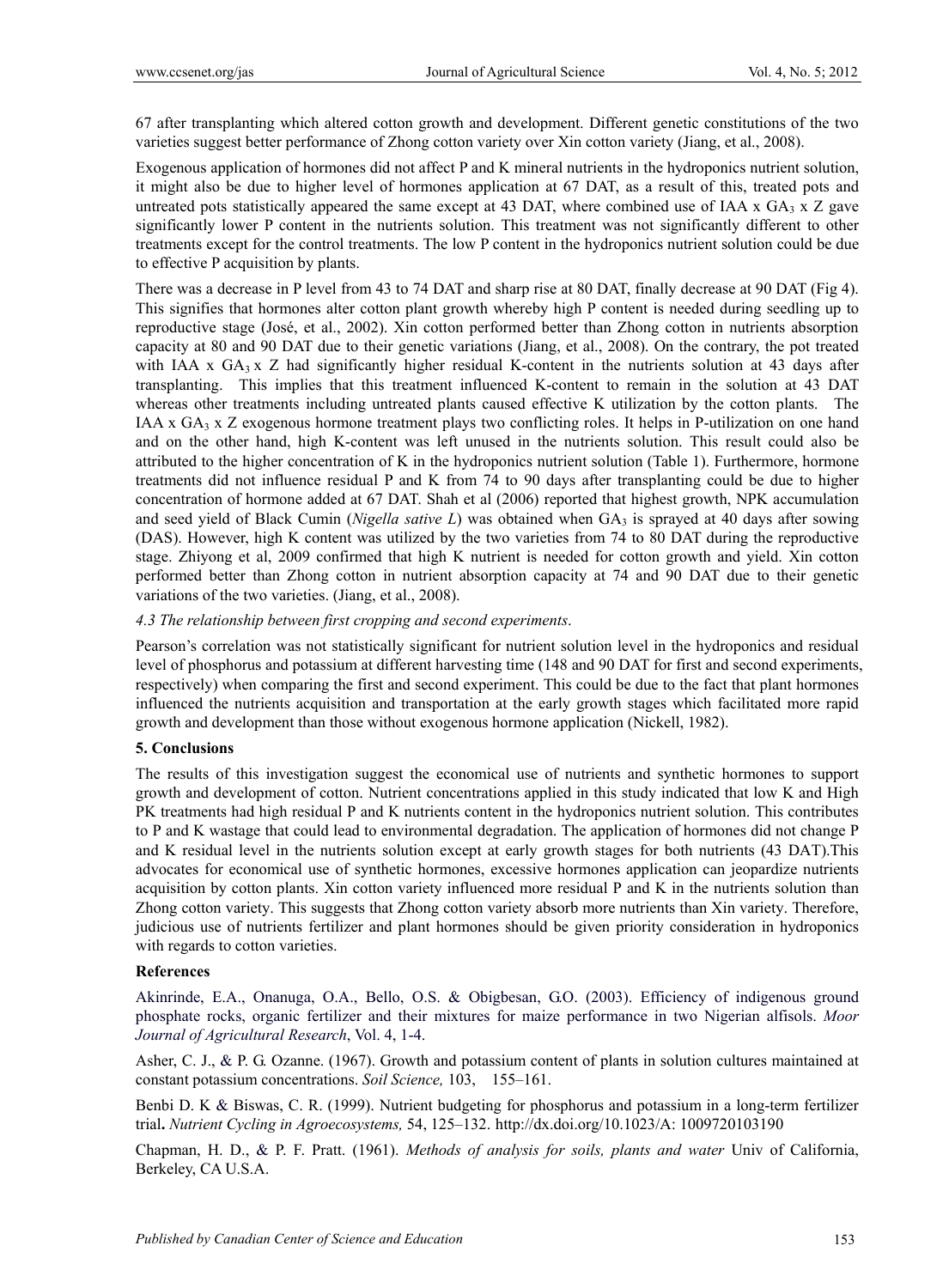Crous, J. W., Morris A. R. & M. C Scholes. (2008). Growth and foliar nutrient response to recent applications of phosphorus (P) and potassium (K) and to residual P and K fertilizer applied to the previous rotation of Pinus patula at Usutu, Swaziland. *Forest Ecology and Management,* 256 pp 712–721. http.://dx.doi.org/10.1016/j.foreco.2008.05.024

Hallmark W. B & S. A. Barber. (1984). Root growth and morphology, nutrient uptake and nutrient status of early growth of soybeans as affected by soil P and K. *Agronomy J.,* 76, 209-212.

Jiang Cun-cang, Chen Fang, Gao Xiang-Zhao, Lu Jian-wei, Wan Kai-yuan, Nian Fu-Zhao & Wang Yun-hua (2008). Study on the nutrition characteristics of different K use efficiency cotton genotypes to K deficiency stress. *Agricultural Sciences in China*, 7(6), 740-745. http://dx.doi.org/10.1016/S1671-2927(08)60109-1

José López-Bucio, Esmeralda Hernandez-Abreu, Lenin Sanchez-Calderon, Maria Fernanda Nieto-Jacobo, June Simpson & Luis Herrera-Estrella. (2002). Phosphate availability alters architecture and causes changes in hormones sensitivity in the Arabidopsis root system. *Plant Physiology*, Vol. 129, pp 244-256. http://dx.doi.org/10.1104/pp.010934

Kozlowski, T.T. (Ed.). (1972). *Water Deficits and Plant Growth*. Academic Press, New York.

Nickell, L.G. (1982). *Plant Growth Regulators: Agricultural Uses*, Springer, New York, p. 173.

Obigbesan, G. O & Akinrinde, E. A. (2000). Evaluation of the performance of Nigerian rock phosphates applied to millet in selected Benchmark soils. *Nigerian Journal of Soil Sci*., *12*, 88-99.

Olsen, S. R & L. E Sommers. (1982). *Phosphorus*. pg 403 – 430. In A.L. Page (ed.). Method of soil analysis, Agron, No.9, Part 2. Chemical and microbiological properties, 2<sup>nd</sup> ed., Am. Soc. Agron., Madison, WI USA.

Oosterhuis, D. M & Zhao, D. (1994). Increased root length and branching in root by soil application of the plant growth regulator PGR-IV. *Plant and soil, 167*, 51-56. http://dx.doi.org/10.1007/BF01587597

Richards, L. A. (1954). *Diagnosis and improvement of saline and alkaline soils*. USDA Agric. handbook 60 Washington, D.C.

Shah, S. H, Ahmad, I & Samiullah. (2006). Effect of gibberellic acid spray on growth,nutrient uptake and yield attributes during various growth stages of Black cumin ( Nigella sativa L.). *Asian Journal of Plant Sciences, 5*(5), 881-884. http://dx.doi.org/10.3923/ajps.2006.881.884

Stevenson, F. J. (1982). *Nitrogen in agricultural soils*. Agron Monogr. 22 ASA, CSSA and SSSA. Madison, WI.

Zhao Duli & Derrick Oosterhuis. (1997). Physiological response of growth chamber-grown cotton plants to the plant growth regulator PGR-IV under water-deficit stress .*Environmental and Experimental Botany,* Vol. 38 (1) pp7-14. http://dx.doi.org/10.1016/S0098-8472(97)00002-6

Zhiyong Zhang, Fuqiang Yang, Bo Li, Egrinya Eneji A, Jianmin Li, Liusheng Duan,Baomin Wang, Zhaohu Li & Xiaoli Tian. (2009). Coronatine-induced lateral-root formation in cotton (Gossypium hirsutum ) seedlings under potassium-sufficient and deficient conditions in relation to auxin. *J. Plant Nutri. Soil Sci*., *172*, 435-444. http://dx.doi.org/10:1002/jpln.200800116

| <b>Nutrients</b>                                              | P                  | P                     | K                  | K                  |
|---------------------------------------------------------------|--------------------|-----------------------|--------------------|--------------------|
|                                                               |                    | $MolL^{-1}$           |                    |                    |
|                                                               | $1 \times 10^{-3}$ | $0.05 \times 10^{-3}$ | $6 \times 10^{-3}$ | $1 \times 10^{-3}$ |
|                                                               |                    |                       |                    |                    |
| 1 mol $L^{-1}$ KNO <sub>3</sub>                               | $5(30 \text{ ml})$ | $5(30 \text{ ml})$    | 5(30ml)            | 1(6ml)             |
| 1 mol $L^{-1}$ Ca $(NO_3)_2$                                  | $5(30 \text{ ml})$ | 5(30ml)               | 5(30ml)            | 7(42ml)            |
| $1$ mol $L^{-1}$ MgSO <sub>4</sub>                            | $2(12 \text{ ml})$ | 2(12ml)               | 2(12ml)            | 2(12ml)            |
| 1 mol $L^{-1}$ KH <sub>2</sub> PO <sub>4</sub>                | 1(6ml)             | Nil                   | 1(6ml)             | Nil                |
| $0.1$ mol $L^{-1}$ KH <sub>2</sub> PO <sub>4</sub>            | Nil                | $0.5$ (3ml)           | Nil                | Nil                |
| $1 \text{ mol}$ L <sup>-1</sup> KCl                           | Nil                | 0.95(5.7ml)           | Nil                | Nil                |
| $1 \text{mol} \text{L}^{-1} \text{NH}_4\text{H}_2\text{PO}_4$ | Nil                | Nil                   | Nil                | 1(6ml)             |
| 1 mol $L^{-1}$ FeCl <sub>3</sub> .6H <sub>2</sub> O           | 1(2ml)             | 1(2ml)                | 1(2ml)             | 1(2ml)             |
| Trace element                                                 | 1(6ml)             | 1(6ml)                | 1(6ml)             | 1(6ml)             |

Table 1. Hydroponics nutrient composition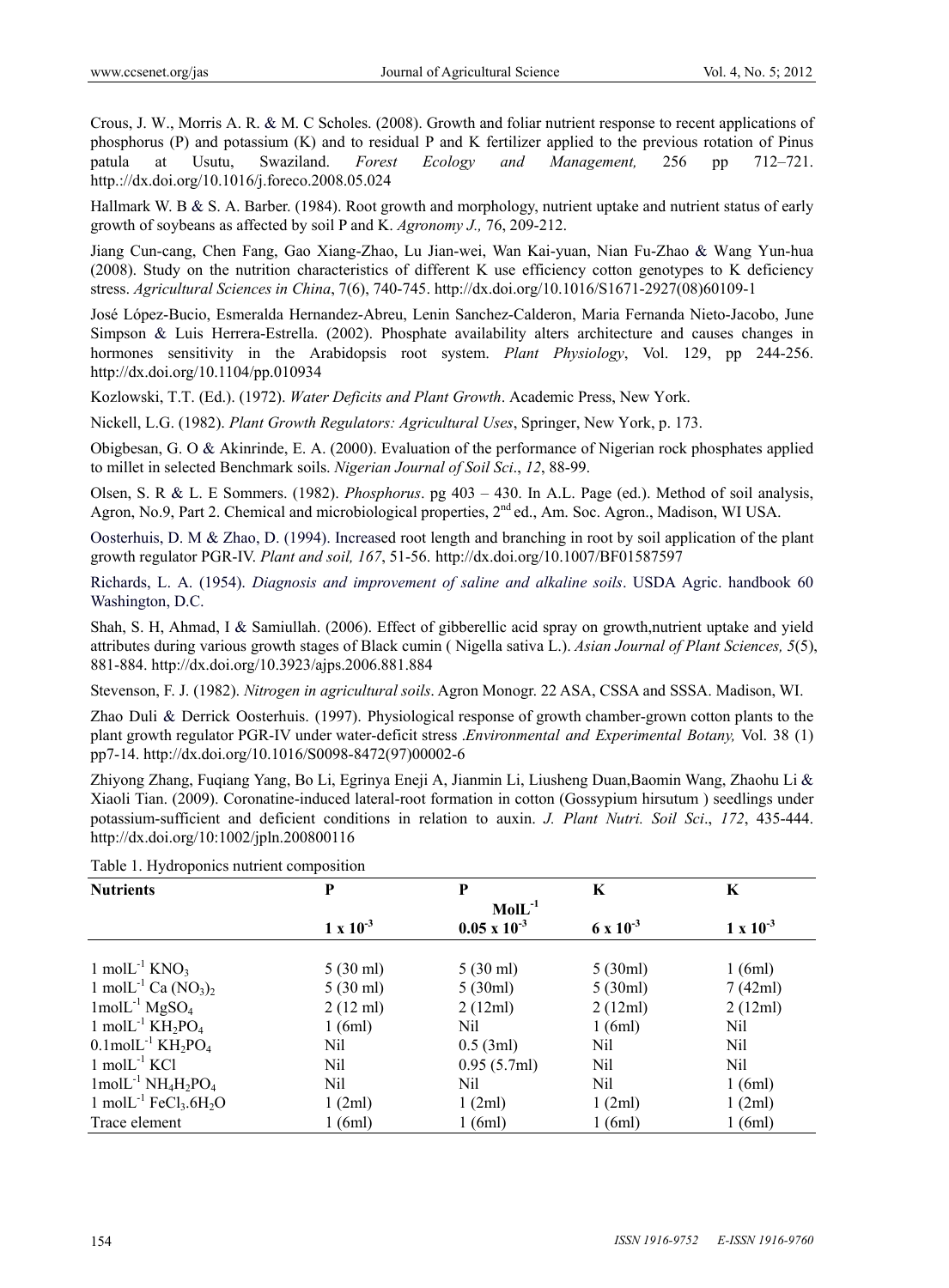|            |                    |                    | Nutrient solution level (cm) |                          |                    |                    |                    |                    |                    |  |
|------------|--------------------|--------------------|------------------------------|--------------------------|--------------------|--------------------|--------------------|--------------------|--------------------|--|
|            |                    |                    |                              | Days after transplanting |                    |                    |                    |                    |                    |  |
| Treatments | 21                 | 46                 | 57                           | 72                       | 83                 | 91                 | 104                | 120                | 148                |  |
| Low P      | 20.04a             | 19.00a             | 19.73a                       | 19.34a                   | 20.34a             | 19.40a             | 18.63a             | 18.18a             | 18.38a             |  |
| Low K      | 19.79 <sub>b</sub> | 16.95 <sub>b</sub> | 17.37 <sub>b</sub>           | 17.25 <sub>b</sub>       | 16.44b             | 16.93 <sub>b</sub> | 16.43 <sub>b</sub> | 15.45 <sub>b</sub> | 16.83 <sub>b</sub> |  |
| High PK    | 19.84b             | 17.28b             | 16.93 <sub>b</sub>           | 15.29c                   | 15.06 <sub>b</sub> | 16.00c             | 14.60c             | 12.56c             | 15.81b             |  |
| <b>SE</b>  | 0.087              | 0.244              | 0.282                        | 0.652                    | 0.773              | 0.339              | 0.520              | 1.10               | 0.69               |  |

## Table 2. Nutrient solution level of cotton plants grown hydroponically treated to phosphorus and potassium

SE-Standard Error, P-Phosphorus, K-Potassium. Means within columns followed by the same letter are not significantly different at  $P = 0.05$  according to Duncan's multiple range test.

Table 3. Residual phosphorus nutrient level in the hydroponics at the end of every nutrient change planted with cotton plants

| Phosphorus $(mspot^{-1})$ |        |                    |        |        |        |                   |        |        |        |
|---------------------------|--------|--------------------|--------|--------|--------|-------------------|--------|--------|--------|
| Days after transplanting  |        |                    |        |        |        |                   |        |        |        |
| Treatments                | 21     | 46                 | 57     | 72     | 83     | 91                | 104    | 120    | 148    |
| Low P                     | 0.746a | 0.863 <sub>b</sub> | 1.49c  | 0.396c | 0.449c | 0.765c            | 0.563c | 0.705c | 0.458c |
| Low K                     | 0.801a | 14.67a             | 14.53a | 16.40a | 11.72a | 12.15a            | 12.97a | 11.21a | 15.48a |
| High PK                   | 0.775a | 0.548b             | 4.93b  | 5.44b  | 4.65b  | 9.76 <sub>b</sub> | 5.56b  | 3.84b  | 3.58b  |
| <b>SE</b>                 | 0.083  | 0.697              | 0.541  | 0.482  | 0.375  | 0.697             | 0.946  | 0.704  | 0.509  |

SE-Standard Error, P-Phosphorus, K-Potassium. Means within columns followed by the same letter are not significantly different at P *=* 0.05 according to Duncan's multiple range test.

Table 4. Residual level of Potassium nutrient in the hydroponics at the end of every nutrient change grown with cotton plants

|            |                     |         | Potassium $(mspot-1)$    |         |         |         |         |         |                     |  |
|------------|---------------------|---------|--------------------------|---------|---------|---------|---------|---------|---------------------|--|
|            |                     |         | Days after transplanting |         |         |         |         |         |                     |  |
| Treatments | 21                  | 46      | 57                       | 72      | 83      | 91      | 104     | 120     | 148                 |  |
| Low P      | 291 52a             | 274.19b | 214.85b 256.88b          |         | 260.95b | 270.18b | 270.52b | 277.49b | 270.30 <sub>b</sub> |  |
| Low K      | 37.37c              | 29.49c  | 38.27c                   | 32.46c  | 35.39c  | 39.68c  | 40.11c  | 45.61c  | 47.49c              |  |
| High PK    | 261 77 <sub>h</sub> | 283 91a | 249.82a                  | 304.38a | 313.88a | 323.99a | 338.81a | 339 22a | 302.50a             |  |
| <b>SE</b>  | 10.06               | 2.57    | 2.86                     | 7.86    | 5.93    | 6.13    | 5.56    | 9 27    | 10.57               |  |

SE-Standard Error, P-Phosphorus, K-Potassium Means within columns followed by the same letter are not significantly different at  $P = 0.05$  according to Duncan's multiple range test.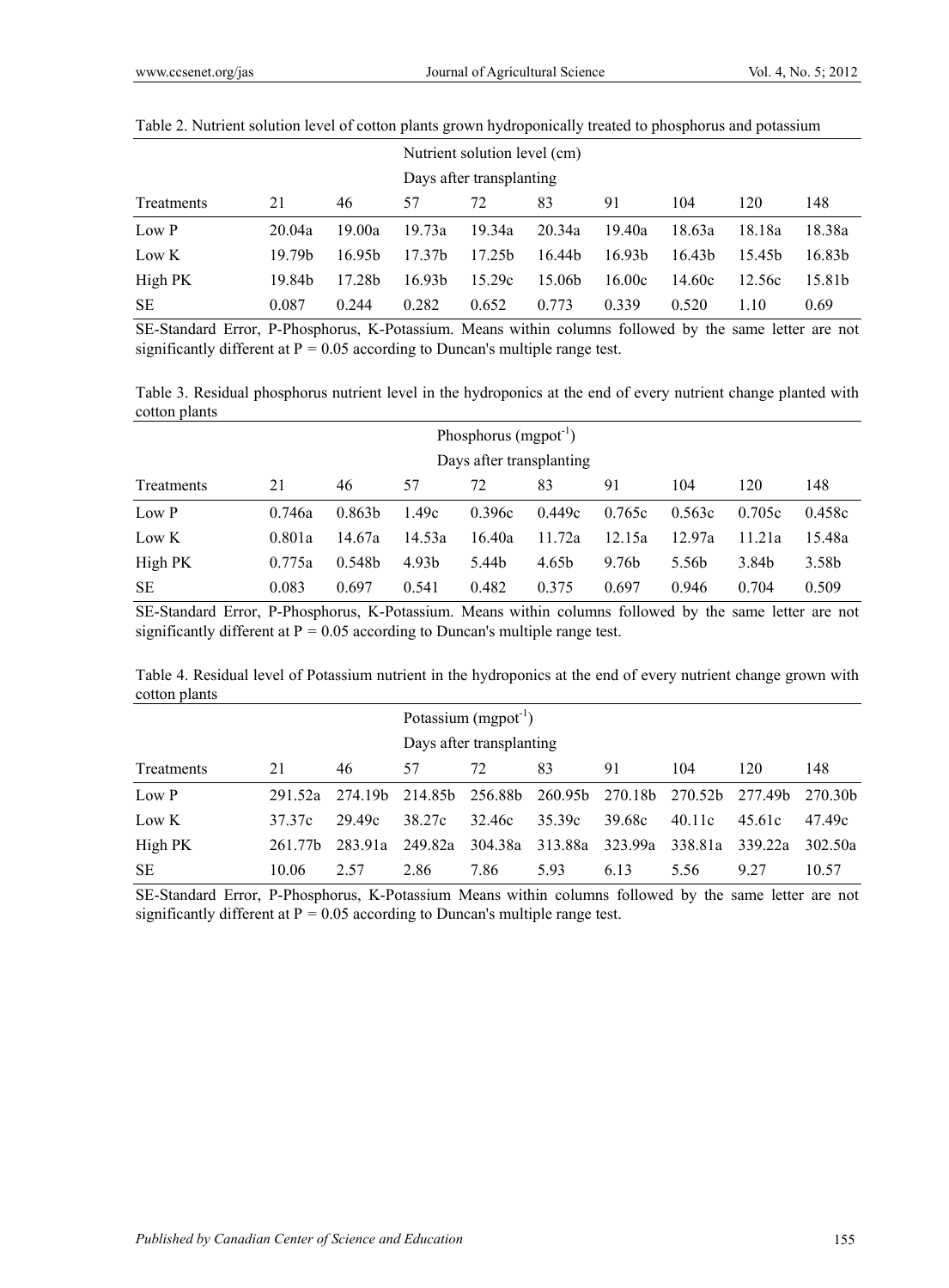| Nutrient solution level (cm)  |        |                                |         |         |  |  |  |  |  |
|-------------------------------|--------|--------------------------------|---------|---------|--|--|--|--|--|
|                               |        | Days After Transplanting (DAT) |         |         |  |  |  |  |  |
| <b>Treatment levels</b>       | 43     | 74                             | 80      | 90      |  |  |  |  |  |
| Control                       | 18.78a | 15.90ab                        | 18.42b  | 12.50ab |  |  |  |  |  |
| IAA                           | 18.43a | 15.94ab                        | 18.17b  | 14.32ab |  |  |  |  |  |
| GA <sub>3</sub>               | 18.57a | 15.49ab                        | 18.25b  | 13.42ab |  |  |  |  |  |
| Z                             | 18.50a | 14.63b                         | 18.18b  | 13.17ab |  |  |  |  |  |
| IAA x $GA_3$ x Z              | 17.55b | 15.41ab                        | 19.42a  | 16.00a  |  |  |  |  |  |
| $2IAA \times GA_3 \times Z$   | 18.24a | 16.96a                         | 19.90a  | 15.15ab |  |  |  |  |  |
| IAA x $2GA_3$ x Z             | 18.48a | 15.99ab                        | 19.03ab | 14.47ab |  |  |  |  |  |
| $IAA \times GA_3 \times 2Z$   | 18.14a | 14.53b                         | 18.23b  | 11.47b  |  |  |  |  |  |
| $2IAA \times 2GA_3 \times 2Z$ | 18.38a | 14.93b                         | 18.42b  | 14.33ab |  |  |  |  |  |
| SE                            | 0.296  | 0.830                          | 0.432   | 1.71    |  |  |  |  |  |

## Table 5. Nutrient solution level as influenced by hormones grown hydroponically in high PK nutrients level

SE- Standard Error. IAA-Indole -3-acetic acid, GA<sub>3</sub>-Gibberellic acid, Z-Zeatin. Means within columns followed by the same letter are not significantly different at P *=* 0.05 according to Duncan's multiple range test.

|                                                                         |  |  |  |  |  |  |  |  |  | Table 6. Residual phosphorus nutrient solution analysis treated to different hormones concentration grown |  |
|-------------------------------------------------------------------------|--|--|--|--|--|--|--|--|--|-----------------------------------------------------------------------------------------------------------|--|
| hydroponically in high level of PK nutrients planted with cotton plants |  |  |  |  |  |  |  |  |  |                                                                                                           |  |

|                               |                   | Phosphorus $(mspot-1)$ |        |                   |  |  |  |
|-------------------------------|-------------------|------------------------|--------|-------------------|--|--|--|
|                               |                   |                        |        |                   |  |  |  |
| <b>Treatment levels</b>       | 43                | 74                     | 80     | 90                |  |  |  |
| Control                       | 1.35a             | 0.988ab                | 2.70ab | 1.52ab            |  |  |  |
| IAA                           | 1.22ab            | 1.01ab                 | 2.84ab | 1.89ab            |  |  |  |
| GA <sub>3</sub>               | 1.22ab            | 1.17a                  | 3.12ab | 2.10a             |  |  |  |
| Z                             | 1.21ab            | 0.675ab                | 3.53a  | 1.86ab            |  |  |  |
| $IAA \times GA_3 \times Z$    | 1.11 <sub>b</sub> | 0.498ab                | 2.62ab | 1.81ab            |  |  |  |
| $2IAA \times GA_3 \times Z$   | 1.18ab            | 0.779ab                | 2.35b  | 1.29 <sub>b</sub> |  |  |  |
| IAA x $2GA_3$ x Z             | 1.27ab            | 0.729ab                | 3.11ab | 1.94ab            |  |  |  |
| IAA x $GA_3$ x 2Z             | 1.31ab            | 0.453ab                | 3.27ab | 1.55ab            |  |  |  |
| $2IAA \times 2GA_3 \times 2Z$ | 1.31ab            | 0.383b                 | 2.68ab | 1.52ab            |  |  |  |
| SЕ                            | 0.087             | 0.328                  | 0.399  | 0.328             |  |  |  |

SE-Standard Error. IAA-Indole -3-acetic acid,GA3-Gibberellic acid, Z-Zeatin. Means within columns followed by the same letter are not significantly different at P *=* 0.05 according to Duncan's multiple range test.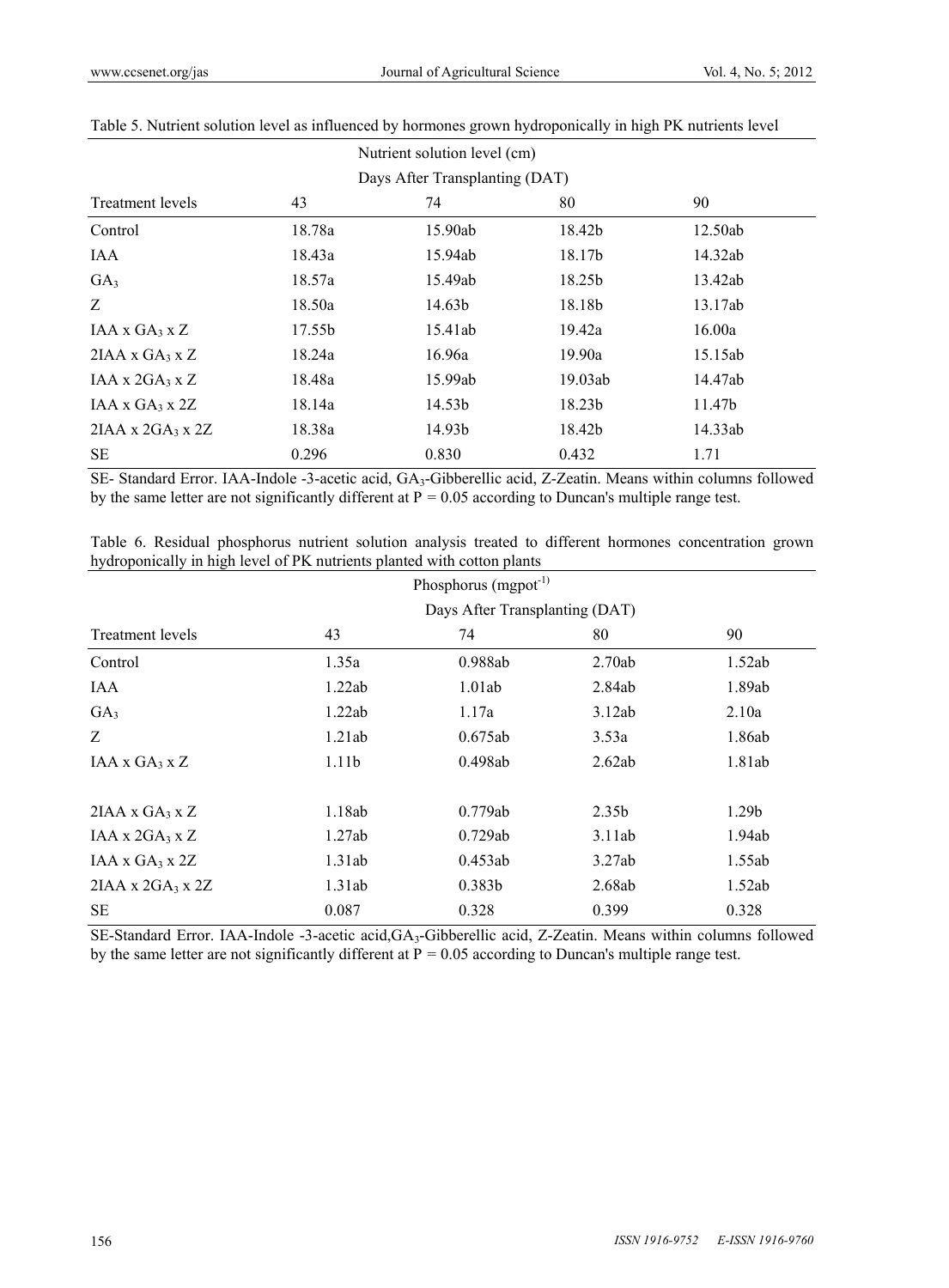|                               |         |          | Potassium $(mg$ pot <sup>-1</sup> )<br>Days After Transplanting (DAT) |         |  |  |  |
|-------------------------------|---------|----------|-----------------------------------------------------------------------|---------|--|--|--|
|                               |         |          |                                                                       |         |  |  |  |
| Treatment levels              | 43      | 74       | 80                                                                    | 90      |  |  |  |
| Control                       | 136.86b | 153.02ab | 145.15ab                                                              | 163.36a |  |  |  |
| IAA                           | 144.53b | 154.33ab | 133.44b                                                               | 190.67a |  |  |  |
| GA <sub>3</sub>               | 139.53b | 154.65ab | 155.55a                                                               | 164.66a |  |  |  |
| Z                             | 137.19b | 152.37ab | 145.15ab                                                              | 187.42a |  |  |  |
| $IAA \times GA_3 \times$      | 160.22a | 165.41a  | 136.04ab                                                              | 159.45a |  |  |  |
| $2IAA \times GA_3 \times Z$   | 146.20b | 149.76b  | 137.99ab                                                              | 165.31a |  |  |  |
| $IAA \times 2GA_3 \times Z$   | 148.21b | 150.74b  | 143.85ab                                                              | 172.46a |  |  |  |
| IAA x $GA_3$ x 2Z             | 142.87b | 157.26ab | 143.85ab                                                              | 180.91a |  |  |  |
| $2IAA \times 2GA_3 \times 2Z$ | 140.86b | 159.54ab | 149.70ab                                                              | 172.46a |  |  |  |
| <b>SE</b>                     | 5.04    | 6.14     | 8.59                                                                  | 27.89   |  |  |  |

Table 7. Residual potassium nutrient solution analysis treated to different hormones concentration grown hydroponically in high level of PK nutrients planted with cotton plants

SE-Standard Error, IAA-Indole -3-acetic acid,GA3-Gibberellic acid, Z-Zeatin. Means within columns followed by the same letter are not significantly different at P *=* 0.05 according to Duncan's multiple range test.

Table 8. Correlation co- efficient relating low P, low K and high PK plant treatments at 148 days after transplanting to hormones plant treatments at high level of PK at 90 days after transplanting

| Growth and yield parameters | Correlation Co-efficient (r) relating low P, low K and high PK |  |
|-----------------------------|----------------------------------------------------------------|--|
|                             | to hormones applied                                            |  |
| NUTRIENTS SOLUTION LEVEL    | 0.981 <sub>ns</sub>                                            |  |
|                             | P AND K RESIDUAL NUTRIENTS SOLUTION ANALYSIS                   |  |
| Р                           | 0.951ns                                                        |  |
| K                           | 0.973ns                                                        |  |

Ns: Not significant at p < 0.005. P-Phosphorus, K-Potassium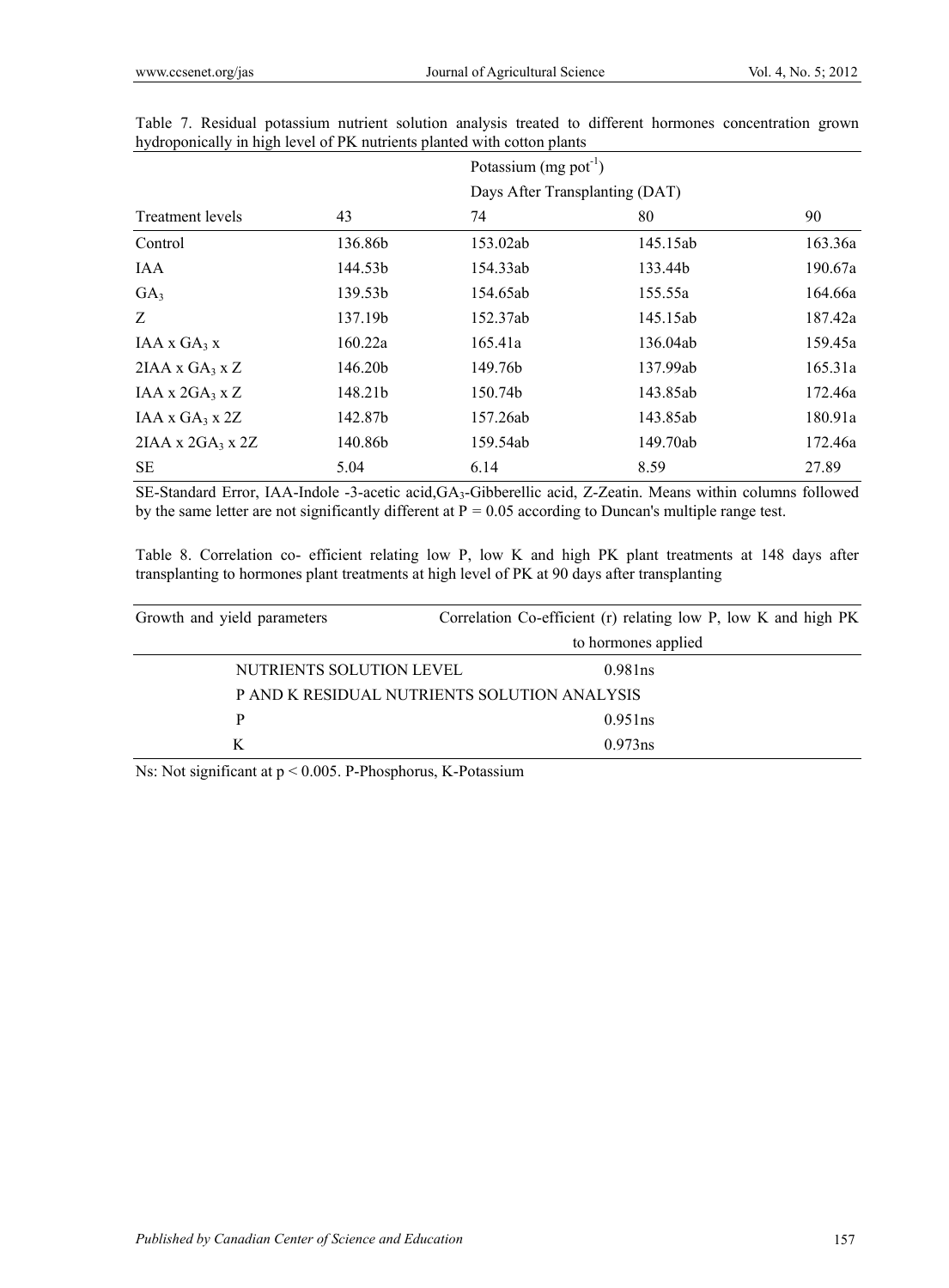

Figure 1. Nutrient solution level of hydroponically grown cotton plant varieties treated to phosphorus and potassium



Figure 2. Residual phosphorus nutrient level at the end of every nutrient change grown hydroponically with cotton plant varieties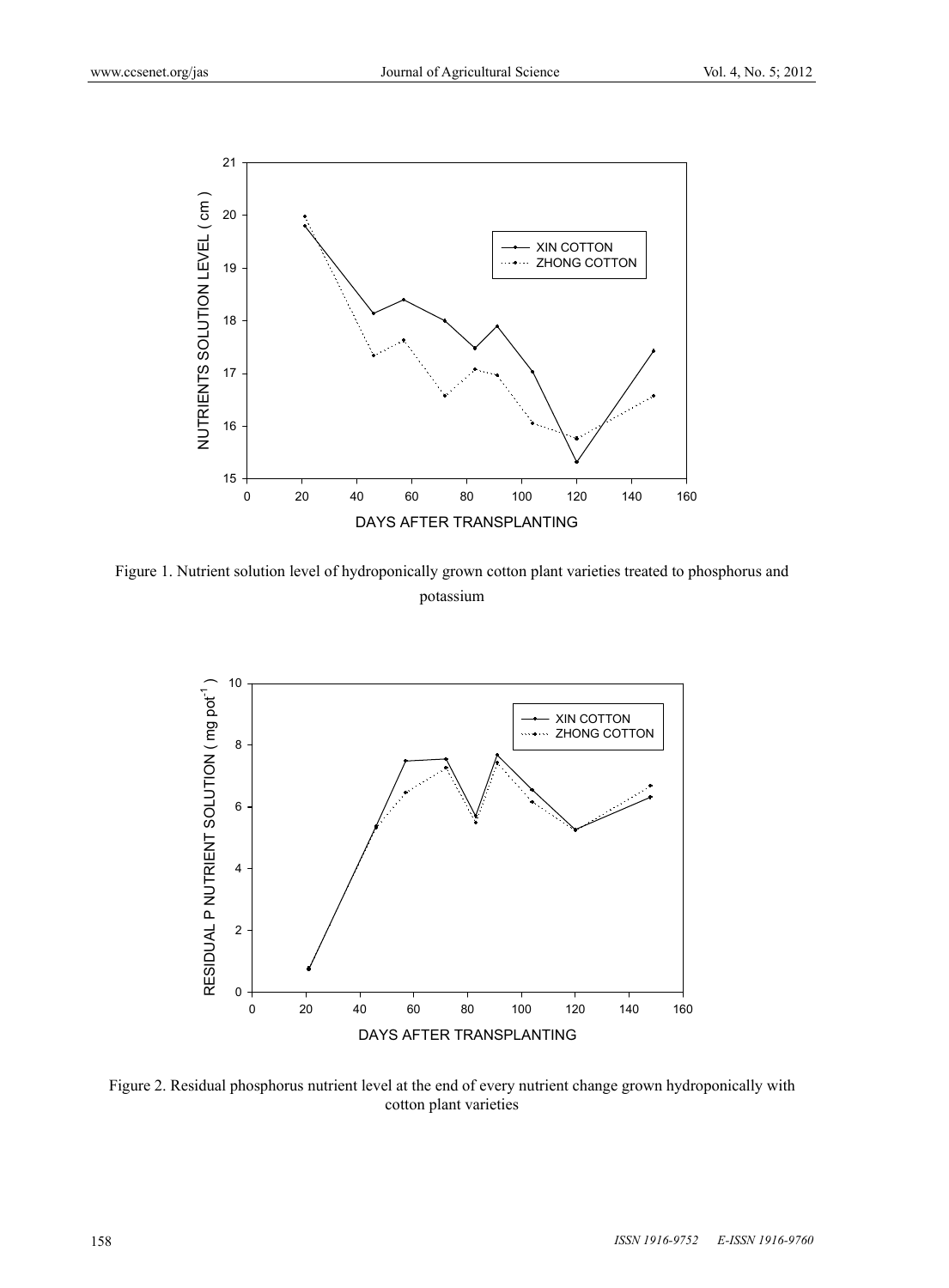

Figure 3. Residual potassium nutrient level at the end of every nutrient change grown hydroponically with cotton plant varieties



Figure 4. Nutrient solution level as influenced by hormones planted with cotton plant varieties grown hydroponically in high PK nutrients level